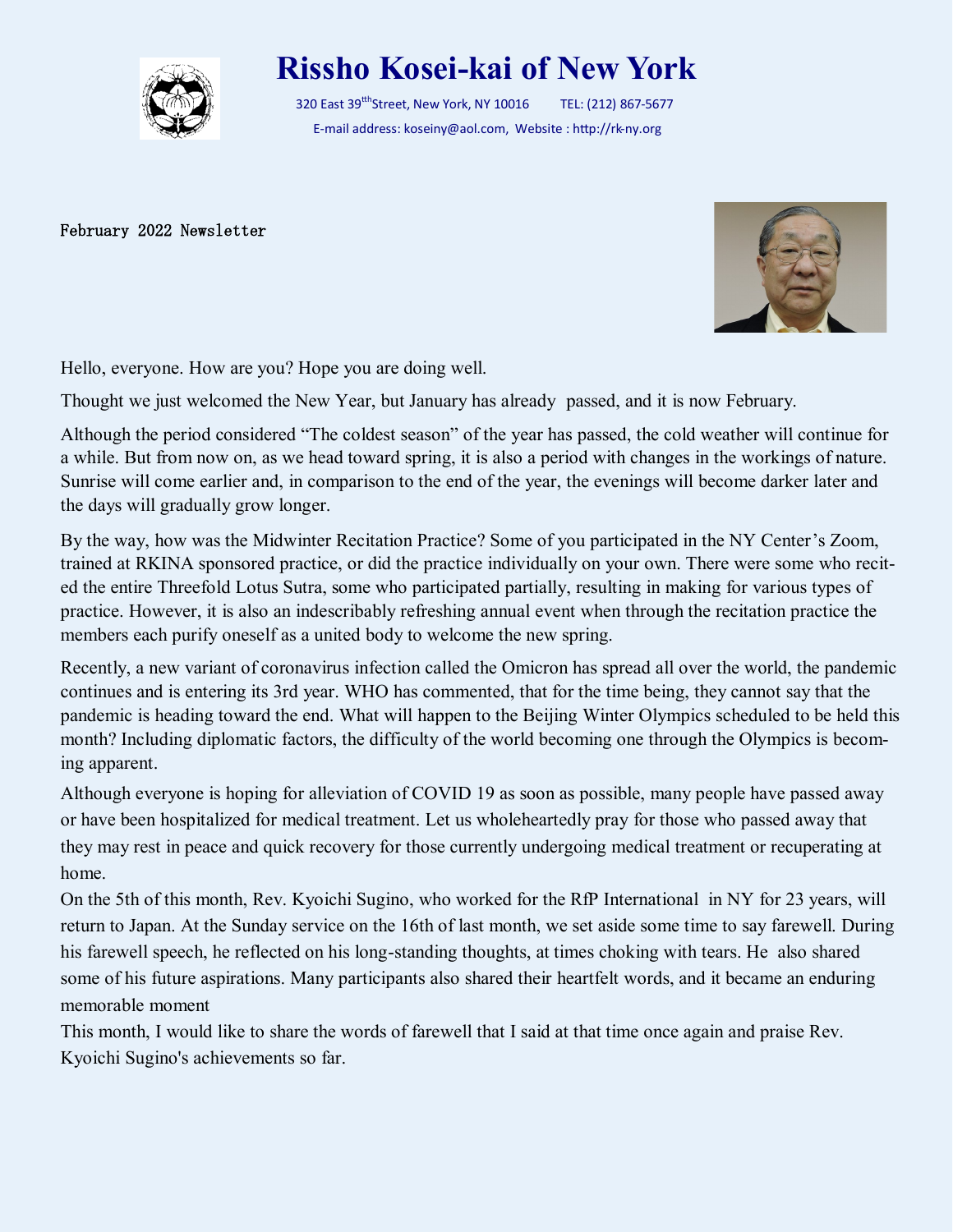## To Rev. Kyoichi Sugino

## 1.16.2022

## Tomokazu Hatakeyama

Rev. Kyoichi Sugino will return to Japan on February  $5<sup>th</sup>$ , bringing to close his life of 23 years in NY. In Japan, hereafter, he will hold the key position of "President" at the "Gakurin Seminary," which is the Headquarters' training institution, to train and educate young people.

Here, I would like to introduce Rev. Sugino's efforts and achievements to everyone as my farewell message to him.

Rev. Sugino is from the Ota Dharma Center in Gunma Prefecture. While he was enrolled in Chuo University in Tokyo and living the life of a university student, he was also staying at the Yoseikan Dormitory in Suginami for Gakurin Seminary, studying and practicing the Lotus Sutra

After graduating from the university, he became a Gakurin Seminary student who was assigned as a staff member.

While a student at Gakurin, he studied abroad in Wisconsin, USA, and London, England, and obtained a master's degree and returned to Japan.

After that, he was given a temporary assignment from Rissho Kosei-kai's Headquarters as a JPO (Junior Professional Officer) dispatched by the Japanese Government to The United Nations High Commissioner for Refugees (UNHCR) whose Headquarters was in Geneva, Switzerland.

UNHCR is one of the United Nations Agency dedicated to protecting and supporting refugees with a deep cooperative relationship with Rissho Kosei-kai. For over 18 years. accommodations and support for settlement of Vietnamese refugees were provided by the Kominato Dharma Center, at their adjacent facility. For half a year, RK sent Kosei Hospital's four doctors and nurses with Mrs. Takako Fujii, currently our RKNY member who participated as the coordinator, to conduct medical activities for Ethiopian refugees in Sudan achieving results.

Parallel to this, through our movement to send blankets to Africa, with participation from members all over Japan, we delivered over 2 million blankets to Ethiopia and other African countries, garnering trust and gratitude from the Ministry of Foreign Affairs

Based on these achievements, our organization decided to dispatch personnel to international organizations as part of our peace activities and Rev. Sugino was able to carry out the mission.

By the way, Rev. Nemoto, who will be assigned in April as Rev. Sugino's successor to RfP International Headquarters, has also experienced working at UNHCR

In Geneva, Switzerland, Rev. Sugino worked under the late UN High Commissioner Sadako Ogata who was at the time a UNHCR representative.

Rev. Sugino is now confident and reliably undaunted no matter what may happen, but that was not the case from the beginning. It was through many experiences and efforts that he has arrived at his present qualifications and I would like to introduce a couple of such episodes.

I heard that during his early days at his new position, he was continuously feeling nervous. So, when he was giving a presentation in front of a large group for the first time, he wore his sash under his shirt and wore his jacket over to cover, continuously praying to the Buddha while he performed his role.